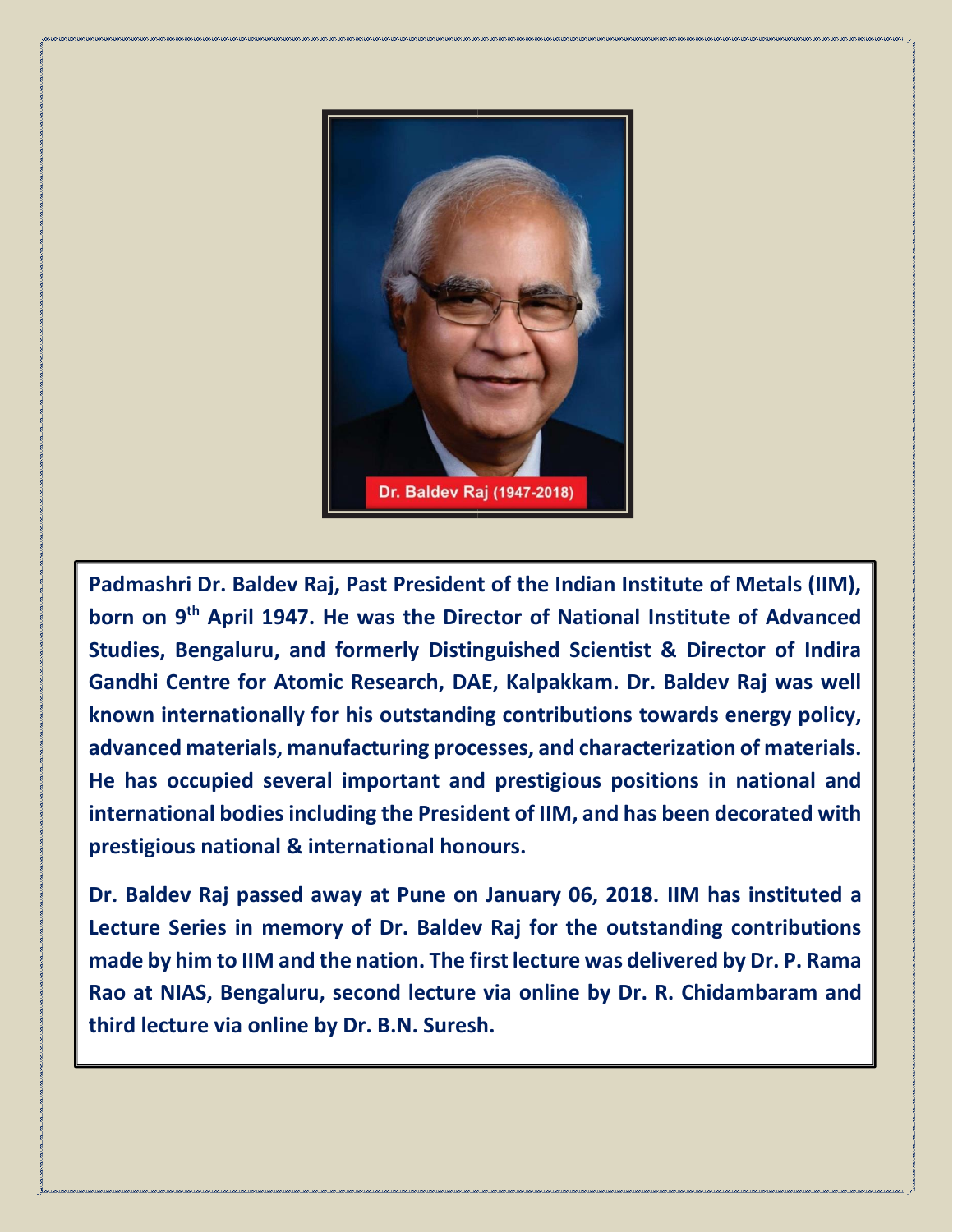

**The Indian Institute of Metals, Kolkata IIM-Human Resources Development Centre, Kalpakkam-Chennai IIM Kalpakkam Chapter**

*In association with*

**Indira Gandhi Centre for Atomic Research, Kalpakkam**

*Cordially invite you for*

**Fourth Dr. Baldev Raj Memorial Lecture**

On

**"Additional Challenges before Nuclear Energy** 

## **in a Net Zero World"**

*delivered by*

## **Dr. Anil Kakodkar**

Chancellor, Homi Bhabha National Institute, Mumbai; Chairman, Rajiv Gandhi Science & Technology Commission &

Former Chairman, AEC & Secretary, DAE

**On the contract of the contract of the Contract of Contract of the Contract of the Contract of the Contract of** 

. . . . . . . . . . . . . . . . . .

9<sup>th</sup> April 2022, Saturday, 14.30 hrs

At Vikram Sarabhai Auditorium, IGCAR, Kalpakkam

*Weblink for the event:* 

*[https://iimkalpakkam.webex.com/iimkalpakkam/onstage/g.php?MTID=e7dd5eaace4bcb1f4298bf9](https://iimkalpakkam.webex.com/iimkalpakkam/onstage/g.php?MTID=e7dd5eaace4bcb1f4298bf99dcc0968c4) [9dcc0968c4](https://iimkalpakkam.webex.com/iimkalpakkam/onstage/g.php?MTID=e7dd5eaace4bcb1f4298bf99dcc0968c4) Webex Meeting Number:* **2516 294 5720** *Password:* **BRML2022**

## *Supported by:*

Tata Steel Ltd. Jamshedpur; NACE International India Section, Mumbai; Department of Atomic Energy (IREL & UCIL), Mumbai; PSG Institutions, Coimbatore; IIM Head Office, Kolkata